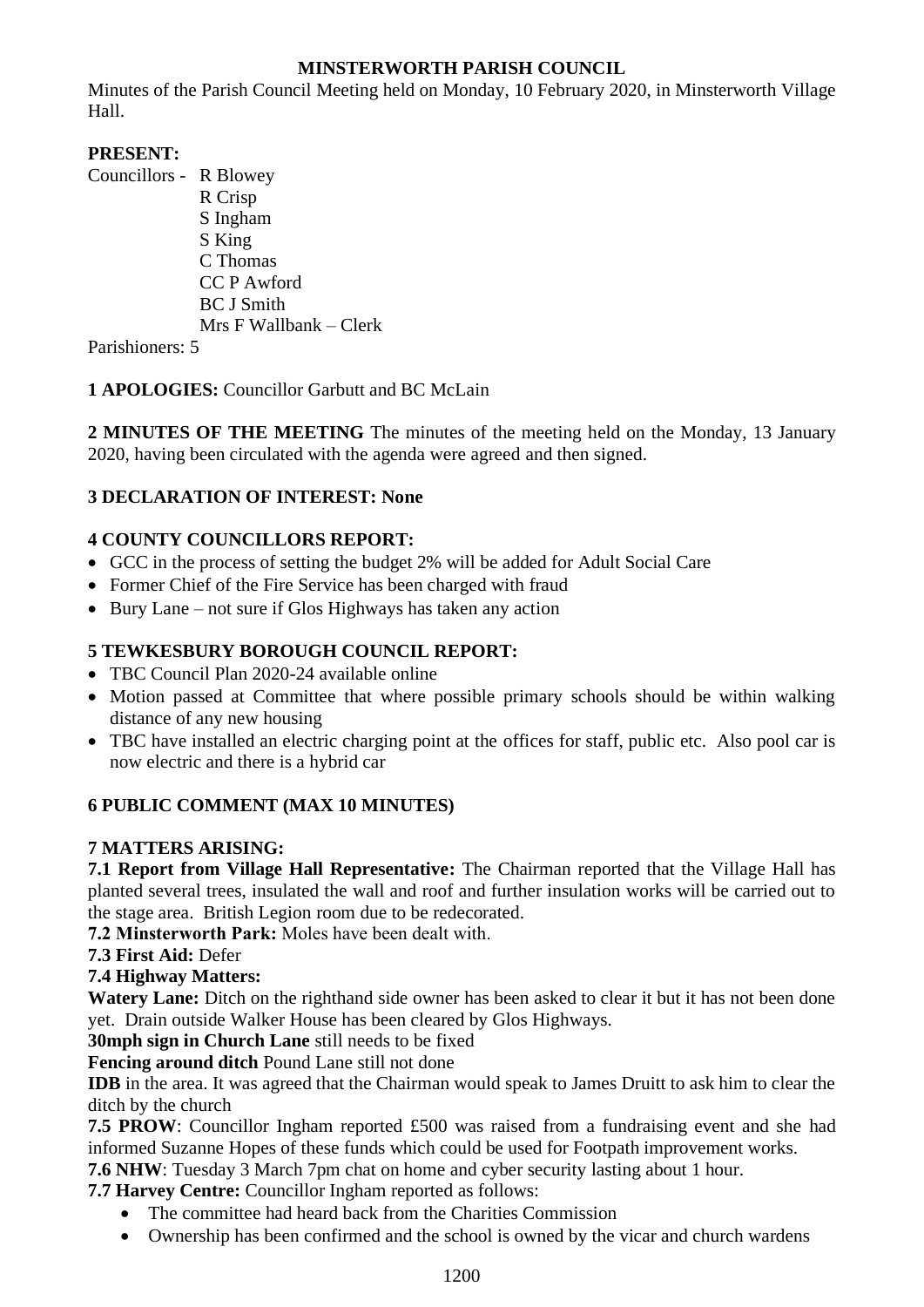- Educational objectives have been revised to advancement of health and mental wellbeing
- Tearooms will have to be a subsidiary of the Harvey Centre
- Meeting with the Management Committee, Village Hall Committee and Parish Council was scheduled for Monday 17 February however as this clashes with the public meeting at Westbury for the proposed Eco Village, a new date will have to be arranged.

**7.8 Code of Conduct:** It was agreed that this matter is adequately covered in the PC's Standing Orders, and that there is no requirement for Trustees of other bodies, for example the Village Hall and Harvey centre, to declare an interest when relevant matters are being discussed.

### **8 FINANCIAL MATTERS**

### **8.1 Accounts for payment and receipts:**

| Mrs F J Wallbank                                 |                 |                  |                   |
|--------------------------------------------------|-----------------|------------------|-------------------|
| Salary 1-29 February 2020<br>Less Tax            | 387.42<br>14.60 | 372.82           | Via Bank Transfer |
| Inland Revenue – refund to clerk                 |                 | 14.60            | Via Bank Transfer |
| $MVH$ – meeting held on 13.1.20<br><b>Total:</b> |                 | 28.60<br>£416.02 | Via Bank Transfer |

### **Receipts:**

**Total: £0.00**

**8.2 Financial Statement:** For the month ended January 2020 was circulated via email and signed by the Chairman.

**8.3 Financial Regulations:** The financial regulations had been reviewed by the Councillors and they did not wish to make any changes or amendments.

**8.4 Accounts for the year ending 31 March 2020:** The Councillors agreed that Shirley Fowler should continue with the external internal audit.

## **9 PLANNING**

## **9.1 Applications:**

**20/00046/OUT** Rosemary Cottage, Calcotts Green, Minsterworth: Outline planning permission for the erection of an infill dwelling with vehicular access and parking with all matters reserved. Comments to Tewkesbury Borough Council:

The Parish Council supports this application

**20/00081/PIP** Land to the West of theA48 Minsterworth Village: Residential development for between 4-8 dwelling houses

Comments to Tewkesbury Borough Council:

The Parish Council objects to this application for the following reasons:

- 1. The development is not within the proposed settlement boundary for Minsterworth
- 2. Dangerous access and egress onto a fast and busy main road
- 3. Concerns regarding how the drainage will be dealt with, as the drainage in Watery lane is already overloaded, and the road is regularly flooded.
- 4. Concerns about the number of houses already proposed for Minsterworth as the infrastructure is not there to support this further increase in the number of houses

If this application is granted the Parish Council would request funding for the provision of an improved and adequate drainage system in Watery Lane and a reduction of the speed limit on the A48.

**9.2 TBC Decisions: 19/01178/FUL** Houghton, Main Road, Minsterworth: Erection of a rear infill extension. Loft conversion with associated dormer and installation of roof lights. Alterations to the existing flat roof and rendering to the rear extensions and new roof over garage/workshop – **Granted 19/00213/FUL** Agricultural Land behind part parcel 1228 adjacent to Deepfurrow House, Main road, Minsterworth: Retrospective application for the provision of a wildlife pond. The pond will no longer be used for recreational and leisure purposes. There will be no public access to the pond.